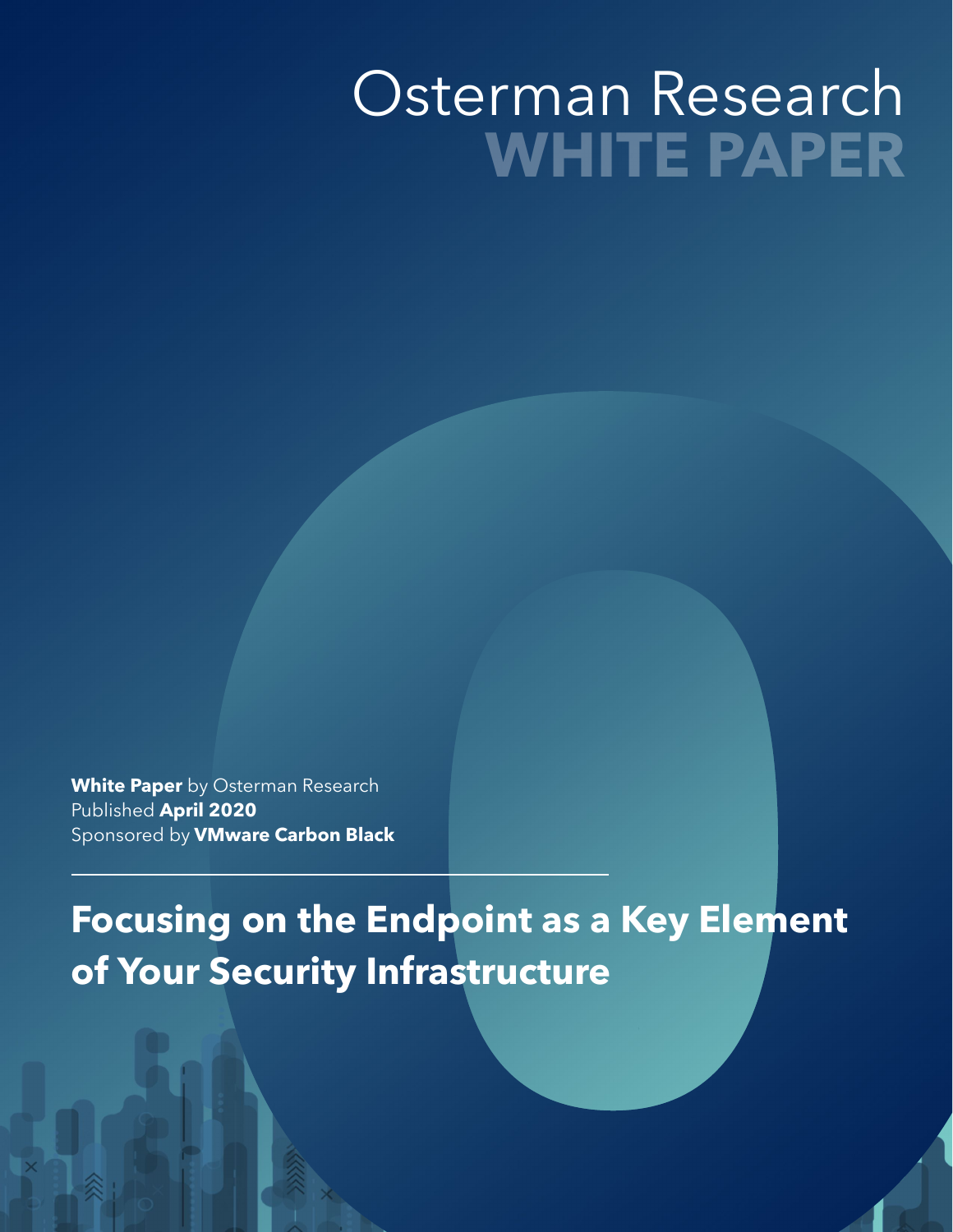# **Executive Summary**

Endpoints used to be safely operated behind a network perimeter. However, the rapid growth of remote access to corporate resources, cloud-based applications and social media by desktops, laptops, smartphones and tablets means that the endpoint is now the new perimeter. Endpoints are being attacked in a variety of ways, including email-based phishing, ransomware, malware, and drive-by downloads from web surfing.

Given that endpoints often store large quantities of corporate data, and also contain virtually everything that attackers need to gain entry into corporate networks, robust endpoint protection is a critical element in any corporate security infrastructure.

# **KEY TAKEAWAYS**

- Threat actors have expanded the range of attack vectors used against organizations and endpoints. As threats expand, so too must the nature of security defenses to protect against and mitigate advanced and emerging threats. Anti-virus protections alone will not protect endpoints from modern threats.
- Endpoints are attractive to threat actors for three reasons: many endpoints directly store sensitive and confidential business data that can be used for nefarious purposes, compromising an endpoint often provides access to further network resources and cloud data repositories, and newer categories of mobile endpoints have lower security defenses compared to endpoints located behind perimeter and network security defenses.
- Ransomware, malware, phishing attempts and other types of cyber attacks continue to grow in volume and complexity, with several hundred thousand new malicious programs or unwanted apps registered every day.
- New categories of endpoints with emergent business applications are finding their way into physical organizational spaces, such as Alexa for Business and Apple HomePod (in the home office of corporate executives or consultants). Equally, compromising the operational technology endpoints that power smart buildings would enable an attacker to manipulate people's movements within a building, potentially creating life-and-death situations as the building turns against its inhabitants. The security threats that might be targeted against these new categories of endpoints are unknown or only poorly understood at this stage.
- Addressing the threats unleashed against endpoints requires a prudent balancing of people, process and technology investments. All three working in synergy provides the basis for effective protection, while relying on only one or two will undermine the efficacy of the overall playbook.

### **ABOUT THIS WHITE PAPER**

This white paper was sponsored by VMware Carbon Black; information about the company is provided at the end of this paper.

# **Threats to Endpoints**

Two statements are true about endpoints: first, they are critical to getting work done by employees, and second, they are under attack by cyber criminals. With respect to employees, a growing diversity of endpoints are used for task completion, organizational communication, team collaboration and virtual meetings, including laptops, tablets, smartphones, and new smart devices such as smart speakers. Cyber criminals, on the other hand, have diversified the range of attacks unleashed against endpoints that circumvent traditional endpoint security capabilities to gain a foothold

**Robust endpoint protection is a critical element in any corporate security infrastructure.**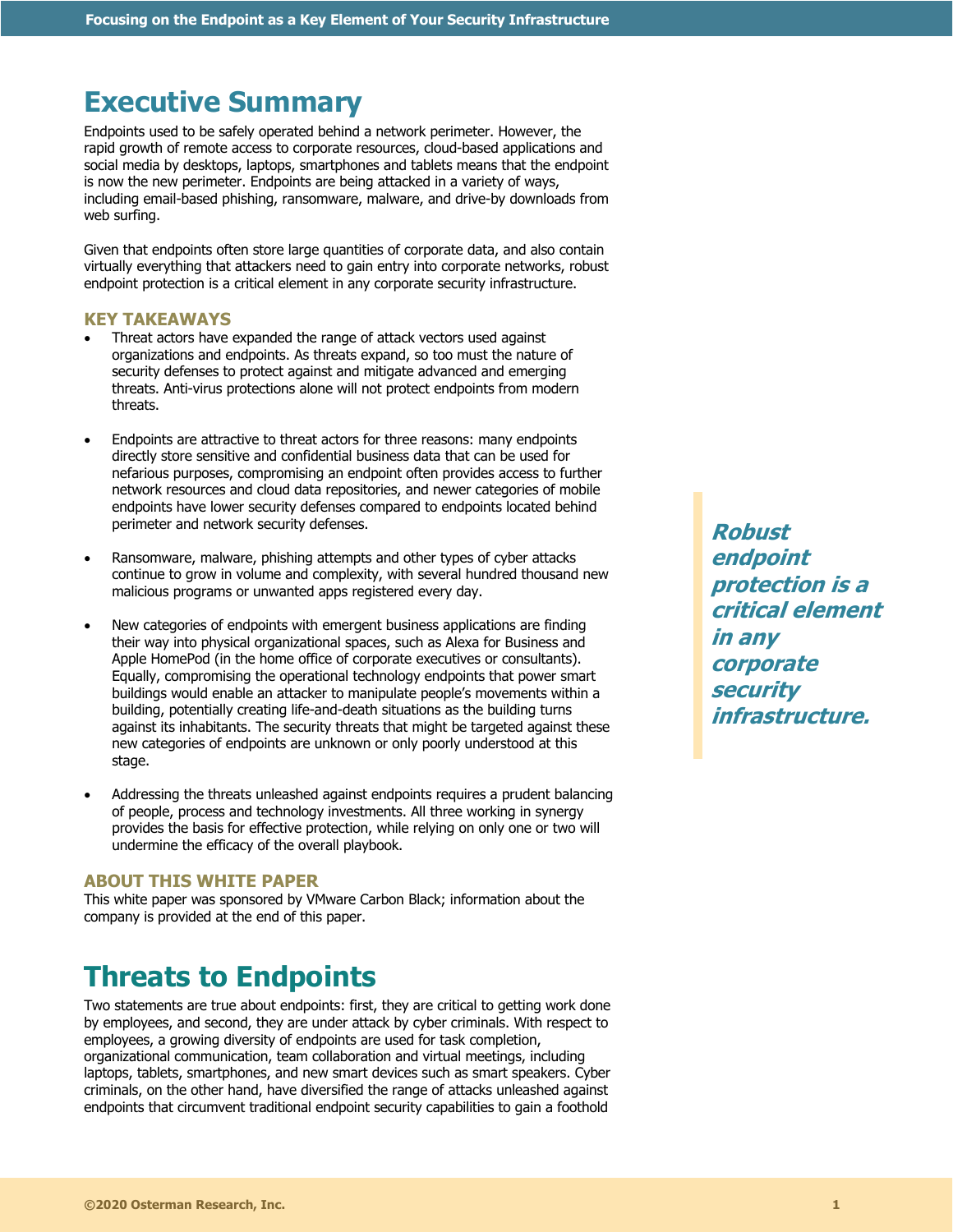for data exfiltration, credential compromise, and fraud. Initial footholds lead to further attacks, including supply chain phishing attacks and lateral movement to gain control over an increasing set of endpoints, servers and other network devices in anticipation of a master stroke to cripple the organization, such as through a ransomware attack.

Security threats against endpoints include traditional and emerging attack vectors, such as:

#### • **Malware**

Viruses were the early threats against endpoints, with anti-virus software the traditional mitigation. Known virus and broader malware threats could be described by a signature, enabling detection through signature matching. Newer advanced malware variants eschew static description, featuring polymorphic and multi-stage approaches to circumvent signature-based anti-virus and antimalware protections. And even for those threats that can be described with a signature, there's an active threat window between initial release and the signature file being developed by security vendors and deployed to all endpoints, raising the specter of compromise from zero-day threats. Verizon recently noted that 30 percent of data breaches involve malware being installed on endpoints. Such threats can remain undetected for hundreds of days.

#### • **Fileless Attacks**.

Anti-virus and anti-malware protections have traditionally focused on files as the threat container, but newer fileless threats use surreptitious methods to execute an attack. For example, apps that are bundled with the endpoint's operating system are leveraged to download a malicious payload into memory only, thus bypassing disk operations that can be analyzed for malicious patterns. Apps for Windows such as the command line and PowerShell are among the most frequently hijacked apps to execute malicious tasks, and the very low volume of malicious activity makes it difficult to identify and stop such threats in real-time. The lack of a file means traditional file-based security protections are blind to fileless attack threats.

# • **Data Breaches**

Stolen devices, compromised credentials and malicious apps provide cyber criminals with access to any sensitive and confidential data stored on endpoints for sale on the dark web, identity theft, and targeted spearphishing attacks. More than half of endpoints contain sensitive and confidential data that is subject to the growing body of data protection regulations around the world. Breached endpoints can result in costly fines, such as the accidentally misplaced USB thumb drive at Heathrow Airport that led to wider revelations about lax security and resulted in a £120,000 fine against the airport. In the new age of the General Data Protection Regulation (GDPR) and other similar regulations around the world, regulatory fines for data breaches will skyrocket.

# • **Ransomware**

Our recent reports on cyber security threats in the government and healthcare industries, respectively, have documented the cost of ineffective protections against ransomware. Targeted ransomware attacks have also been unleashed against other industries, including industrial infrastructure, transportation, education and financial services, with endpoints a key vector of initial infiltration. Ransomware attacks cause disruption to standard business operations (and in healthcare thus threatens human life), data loss, financial damage, reputational impacts, and even business continuity. It's the scourge of the modern cyber age. As shown in Figure 1, ransomware is quite common.

**Security threats against endpoints include traditional and emerging attack vectors.**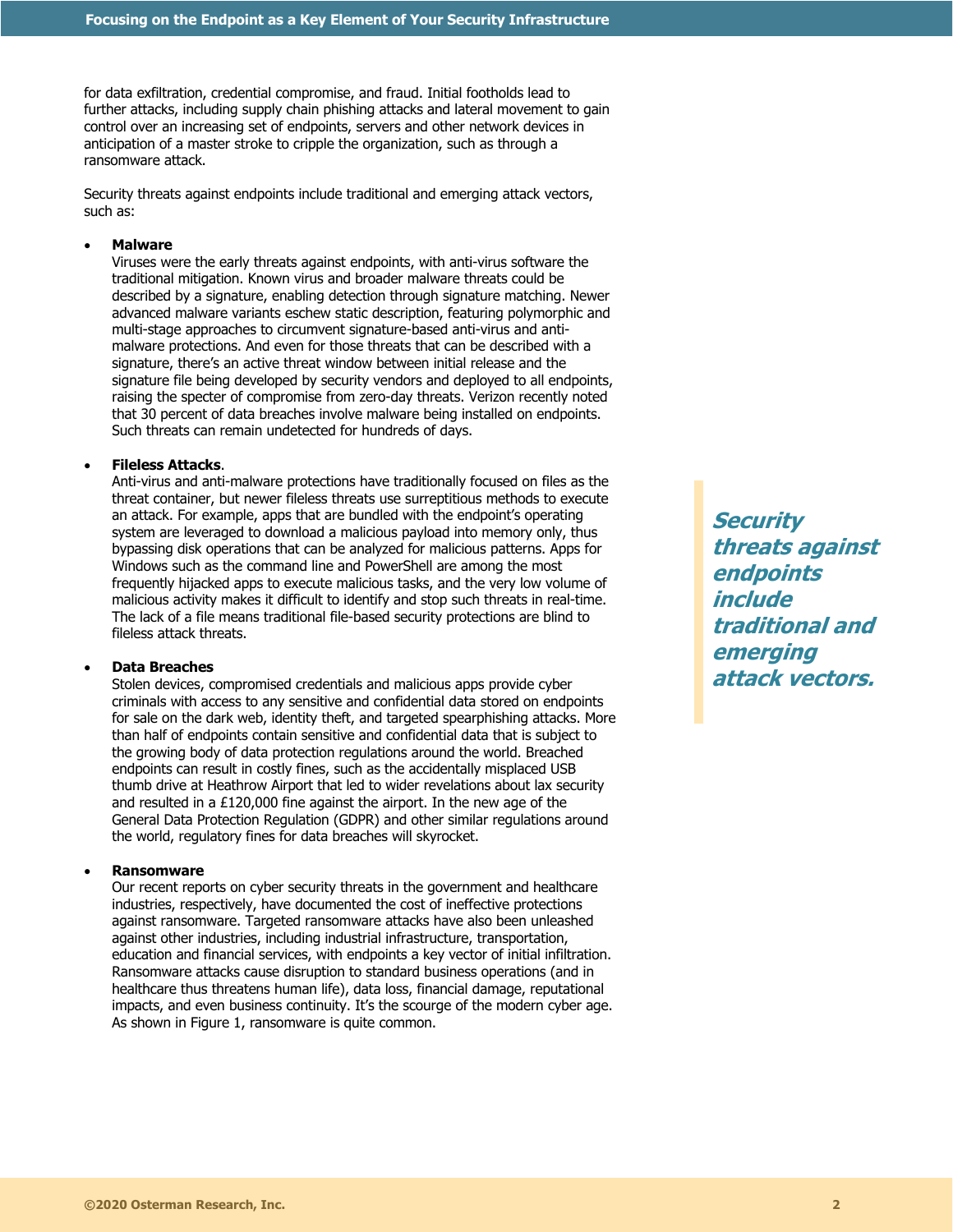#### **Figure 1 Spread of Infection for Successful Ransomware Attacks During the Previous 12 Months**



**Source: Osterman Research, Inc.**

#### • **Phishing Attacks**

Seemingly harmless emails that prey on people's vulnerabilities are a key attack vector for cyber criminals, leading to lost credentials and unauthorized system access and activity (e.g., through a fake password reset email), misappropriated funds (e.g., via an email purportedly from the CEO requesting an urgent bank transfer to a new joint venture partner), or as mentioned previously, a successful ransomware attack. The simplicity of sending phishing emails on a broad scale or as a targeted attack makes it the most common initial delivery method for attacks, and the lack of malicious attachments neuters traditional endpoint security mechanisms. Web links included in a phishing email may be harmless when initially clicked, but weaponized after a certain amount of time has lapsed in an attempt to circumvent once only security checks.

### • **Phishing via Social Media Channels**

New business-oriented and consumer-facing social media services have introduced new channels for phishing attacks, circumventing email-based antiphishing protections. For example, employees can be tricked into establishing connections with cyber criminals via fake identities on LinkedIn, and then interact with their growing network through LinkedIn Messaging. Requests that would usually be subject to email-based protections bypass security checks, rendering employees vulnerable to social engineering attacks.

### • **Unpatched Vulnerabilities**

Unpatched vulnerabilities in operating systems and commonly used applications can be exploited to exfiltrate data, spread ransomware and move laterally to control more systems and applications. Over one third of security breaches are caused by existing vulnerabilities. With more than 5,000 common vulnerabilities and exposures identified each year for the top 20 client applications, there's a huge attack space ripe for the picking. While organizations often take more than three months to patch newly identified vulnerabilities (and that's the good organizations - some leave vulnerabilities unpatched for years!), cyber criminals move much faster, often developing exploits within a month of the initial notification from the vendor. Attackers, therefore, have on average at least a

**Seemingly harmless emails that prey on people's vulnerabilities are a key attack vector for cyber criminals.**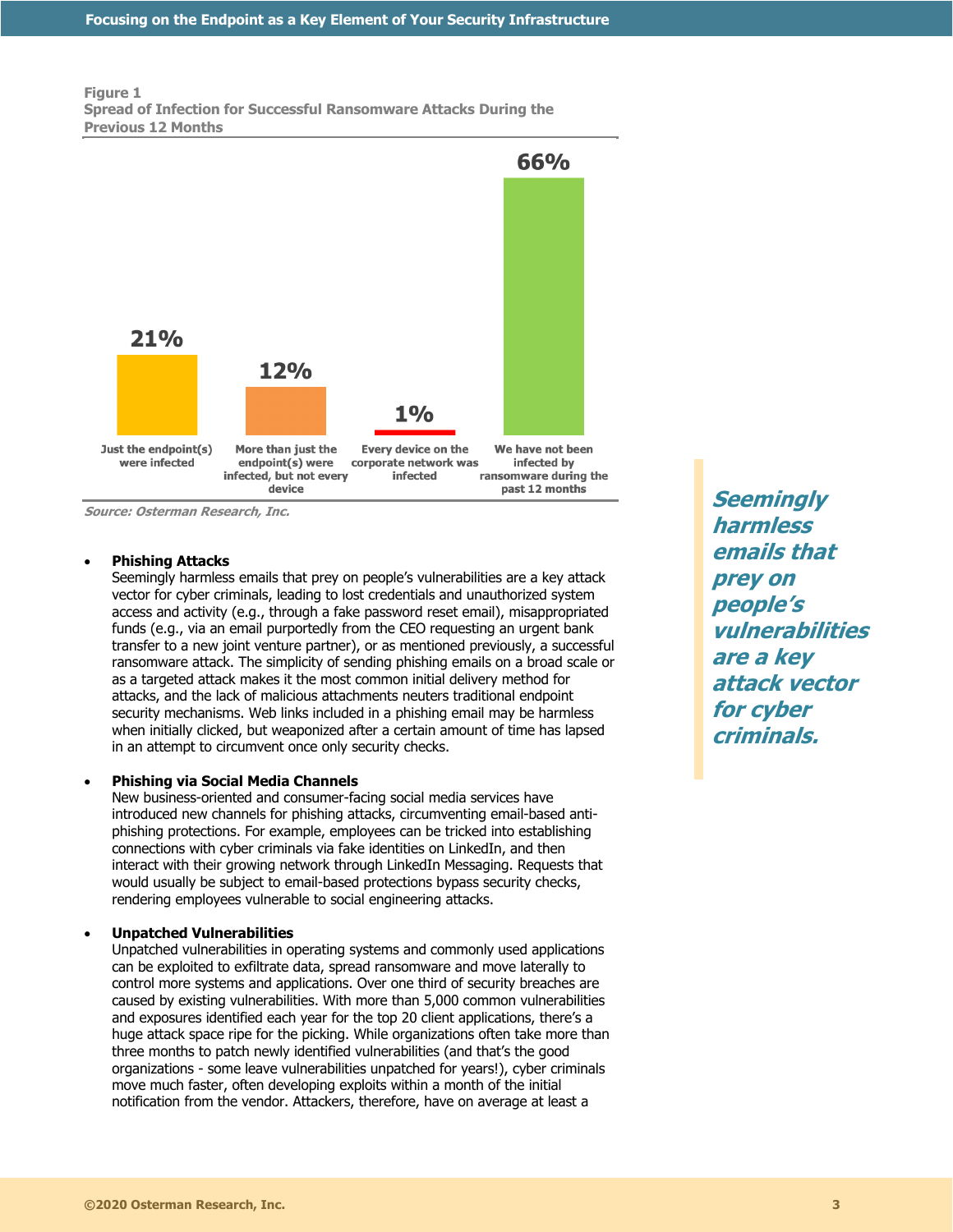two-month window of opportunity to initiate attacks against ill-protected and unpatched endpoints.

#### • **Compromised Software Patches and Updates**

Compromising valid software updates from a software vendor with malware magnifies the impact of cyber criminal activity. The normal distribution of compromised updates can result in immediate compromise of thousands (or millions) of endpoints, the activation of ransomware, or weakening current defenses across multiple organizations in preparation for further attacks. The global WannaCry ransomware crisis in mid-2017, for example, was initially caused in the Ukraine through compromised software updates.

#### • **Drive-By Downloads**

Compromised and malicious websites can be set to automatically download malicious software to a visitor's device, without requiring any involvement or clicks from the user. The recent Webroot Threat Report found that 25 percent of malicious URLs are hosted on otherwise non-malicious domains, indicating widespread compromise of high reputation organizations and sites. Compromised ads that deliver a malicious payload via a compromised advertising network are another frequent path for spreading malicious software.

#### • **Infected USB Drives**

Targeted attacks against an organization have been initiated through the apparent accidental loss of USB thumb drives that in reality contain malware and other threats. Cyber criminals distributing these infected USB thumb drives hope that they will pique employees' curiosity, and that once plugged in to see what's on the drive, the malicious payload can be executed on a trusted but now compromised endpoint. Passwords, credentials and other data can then be quietly exfiltrated, lateral movement attempted from the initial place of infection, or a ransomware attack instantiated.

# • **Insecure and Non-Compliant Consumer Applications Used by Employees**

Consumer-grade apps on smartphones and other endpoints may leak data through vulnerabilities or undisclosed backdoors created by the vendor to capture conversations and other data for sale. If these apps are used for work purposes, sensitive and confidential business data can be accessed by unauthorized individuals and entities. A similar problem is that consumer-grade apps often lack required enterprise-level controls, such as the ability to remove offensive material, redact sensitive data, and moderate conversations.

### • **New Devices That Lack Strong Security**

The skyrocketing adoption of internet of things (IoT) devices has resulted in hundreds of millions of new devices being deployed across the physical world. However, with 82 percent of IoT device manufacturers being concerned that their own devices are inadequately secured from cyber attacks, it is clear that security is an afterthought rather than a core design principle. In the healthcare industry, for example, implanted medical devices are vulnerable to cyber attack, causing significant health risks for already at-risk patients. An equal threat arises from BYOD strategies where employees are encouraged to use their own current endpoints - particularly mobile phones and tablets - for work tasks, but without the corresponding hardening of security settings found on corporate-owned devices.

### • **New Categories of Endpoints That Have Undetermined Security Threats**

New categories of endpoints with emergent business applications are finding their way into physical organizational spaces, and as of yet, the security threats that might be unleashed against these endpoints are unknown or only poorly understood. For example, digital assistants on smartphones and smart speakers from Amazon, Apple, Google and Microsoft have been subject to charges of eavesdropping from the vendors in question. As organizations embrace tools like

**Consumergrade apps on smartphones and other endpoints may leak data through vulnerabilities or undisclosed backdoors.**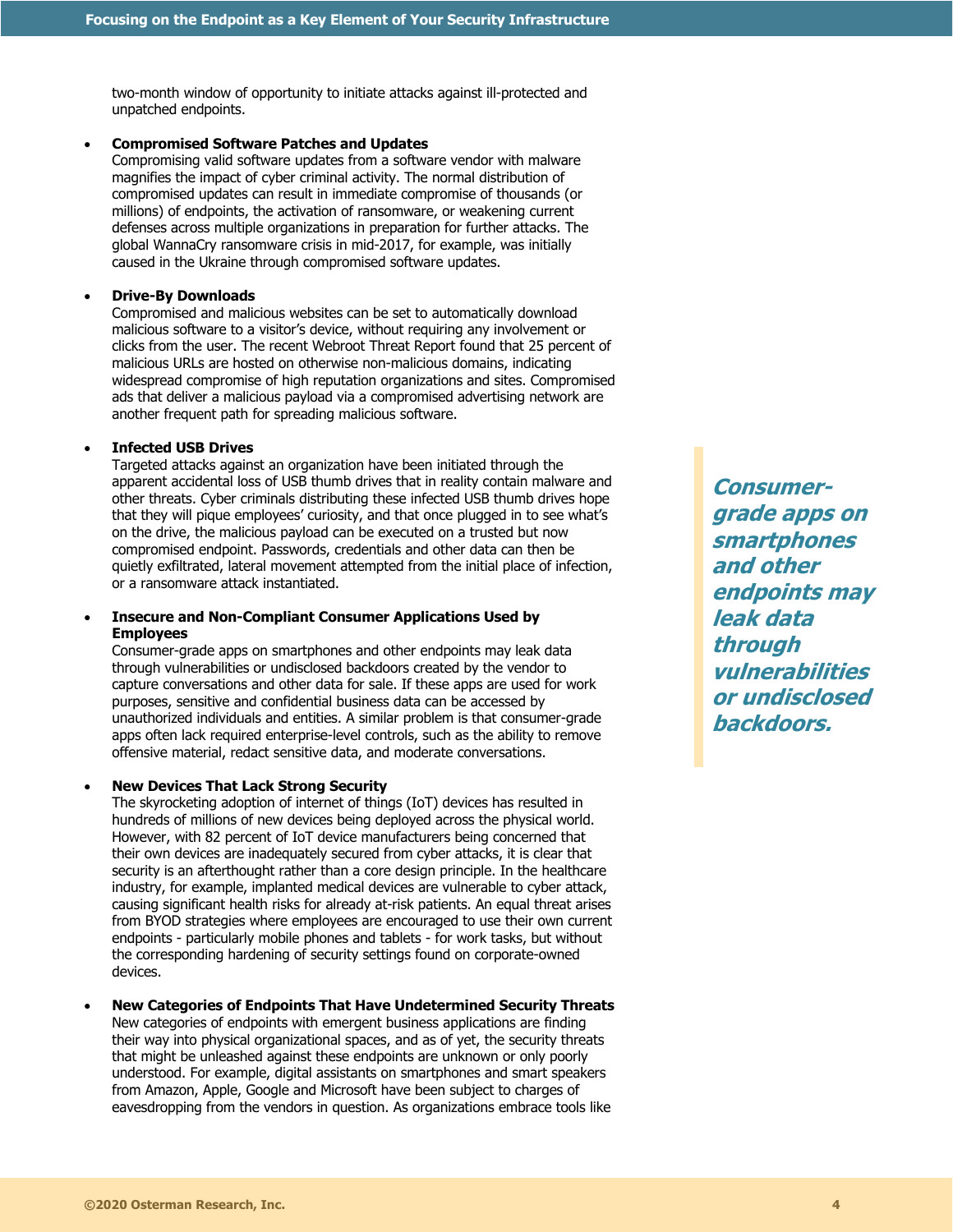Alexa for Business in meeting rooms, what's the potential for malicious apps that record and exfiltrate meeting conversations? Or secretly stream the conversation in real-time to a remote location? The same challenges potentially apply for an Apple HomePod in the home office of high-ranking executives or consultants with access to sensitive and confidential business data. Can such trusted devices be used as a new vector of industrial espionage and theft of intellectual property?

# **Dynamics of Protecting Endpoints**

Understanding the current dynamics in endpoint usage and the security threats deployed against endpoints is essential in embracing appropriate security solutions. We see the following dynamics at play.

# **GROWING VOLUME AND COMPLEXITY OF THREATS**

Ransomware, malware, phishing attempts and other types of cyber attacks continue to grow in volume and complexity. The AV-Test Institute says more than 350,000 new malicious programs or unwanted apps are registered every day. Trend Micro documented an almost 80 percent growth in ransomware attacks in the first half of 2019, and other threat research has pegged it more than twice as high. The Webroot Threat Report found that phishing attacks increased by 640 percent during 2019, and almost 95 percent of malware was unique to a given endpoint. Other research found that 80 percent of successful cyber attack incidents on endpoints were from new or unknown threats, and that 70 percent of successful breaches begin with an endpoint. The implication is clear: in the face of advanced, emerging and unique threats, effective protections for endpoints are essential.

# **GROWING DIVERSITY IN ENDPOINTS**

The endpoint moniker used to refer solely to desktop and laptop devices supplied by the organization. Now, however, "endpoint" covers a growing diversity of device types and form factors, such as smartphones, USB thumb drives, smart speakers, home computers, tablets and IoT devices, many of which have not been engineered with strong security in mind. Add new operating systems, ownership models and global geographic mobility in the mix, and these new categories of endpoints offer fewer protections against greater risks.

### **FEWER SECURITY SIGNALS**

Smaller form factor endpoints, such as smartphones and tablets, are engineered to optimize every pixel, and by implication display fewer security warning signals to the user. For example, email addresses are often shown in summary form on smartphones, displaying the full name of the apparent sender but hiding the fact that it is an incorrect, impersonated, or falsified email address. Users require additional safeguards to minimize the likelihood of overlooking the obfuscated warnings.

# **DEALING WITH LOG DATA**

Every endpoint across the IT infrastructure generates event log data. This data is critical to ensure that IT and security teams can understand all of the security-related and other events that occur across the IT infrastructure. Security analysts, threat researchers, and others access log data from SIEMs, EDR systems, firewall and other solutions for a variety of purposes, including investigating alerts of anomalous activity that could signal a cyber attack or a data breach, conducting forensic analysis to determine how an attack occurred after-the-fact, understanding who is logging into a network or accessing data, etc.

However, as necessary as log data is, there are a number of problems in using it, and even more problems in using it efficiently and effectively:

#### • **Endpoints create lots of log data**

Because every event triggers a log file entry, one source estimates that a 1,000 user organization will generate in excess of 110 gigabytes of log file data per

**Every endpoint across the IT infrastructure generates event log data. However, as necessary as log data is, there are a number of problems in using it, and even more problems in using it efficiently and effectively.**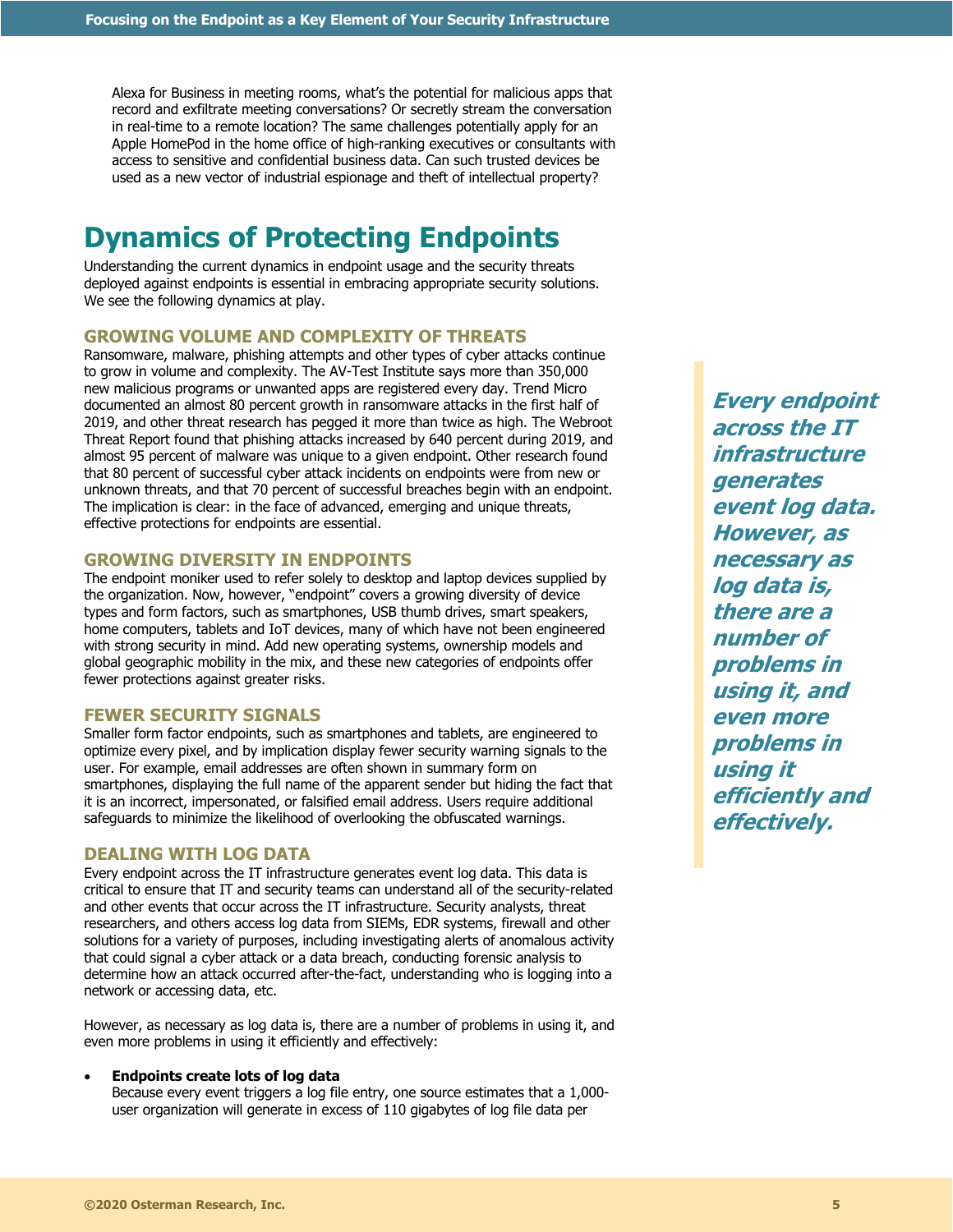day. That means that if log files are kept for just 90 days (not advisable to keep them only for this long), that translates to almost 10 terabytes of data that will need to be stored over just a 90-day period. Such enormous volumes of data can make it extremely difficult for security staff members to process it effectively.

### • **Log files are noisy**

Log files contain enormous volumes of data that represent normal and acceptable events like users logging in to endpoints or applications, data sources, etc. In fact, most log data is completely innocuous and is just routine stuff.

#### • **There are large numbers of log files**

There are hundreds of different types of log files generated by a large number of different endpoints across the typical enterprise. It's difficult to process log file data from so many different sources, and so to be used effectively this data must be aggregated so that it's more useful to security staffers.

In fact, log file management can become so onerous that many organizations simply won't use log files because of the difficulty associated with doing so.

#### **INEFFECTIVE ENDPOINT SECURITY IS COSTLY**

When endpoint security fails and a data breach occurs, the resulting financial, reputational and regulatory costs are high, with multiple research studies pegging the cost in the millions. But ineffectiveness extends beyond breach conditions alone, encompassing time wasted by security professionals in responding to fallacious security alerts, manually updating patch levels, and discovering and protecting unsanctioned endpoints. Current endpoint security tools are ineffective when they fail to identify and contain advanced and emerging threats, and also when they lack capabilities to support security professionals in doing their jobs.

# **MULTIPLE POINT SOLUTIONS FOR ENDPOINT SECURITY CREATE FRAGILE CONDITIONS**

Loading endpoints with multiple agents for yet another endpoint security point solution creates degradation in device performance, atrophy in threat detection quality, and conflict in threat signal handling. Recent research concluded that two percent of endpoint security agents failed every week, and that a high number of endpoints were unprotected at any given time due to such failures.

# **NEW ENDPOINTS BYPASS IT SECURITY CHECKPOINTS**

Although IT departments may have high-quality processes for assessing new endpoints for security threats, many endpoints circumvent these checkpoints due to overzealous employees bringing new productivity devices with poor security settings into the organization. Non-assessed endpoints weaken the security defenses of any organization, creating conditions for unknown threats to operationalize outside of the purview of security teams.

# **NEWER ENDPOINTS FREQUENTLY USED BEYOND THE CORPORATE NETWORK**

Many of the newer categories of endpoints are designed to facilitate productive work by employees beyond the physical confines of corporate office space, meaning that the percentage of overall corporate data traffic that flows through current perimeter security protections is shrinking. For example, mobile devices that connect directly to corporate-sanctioned cloud services ignore long-standing network and perimeter security defenses, particularly if the connection is enabled by free wireless networks on the train, at client sites and in cafes.

**Loading endpoints with multiple agents for yet another endpoint security point solution creates degradation in device performance.**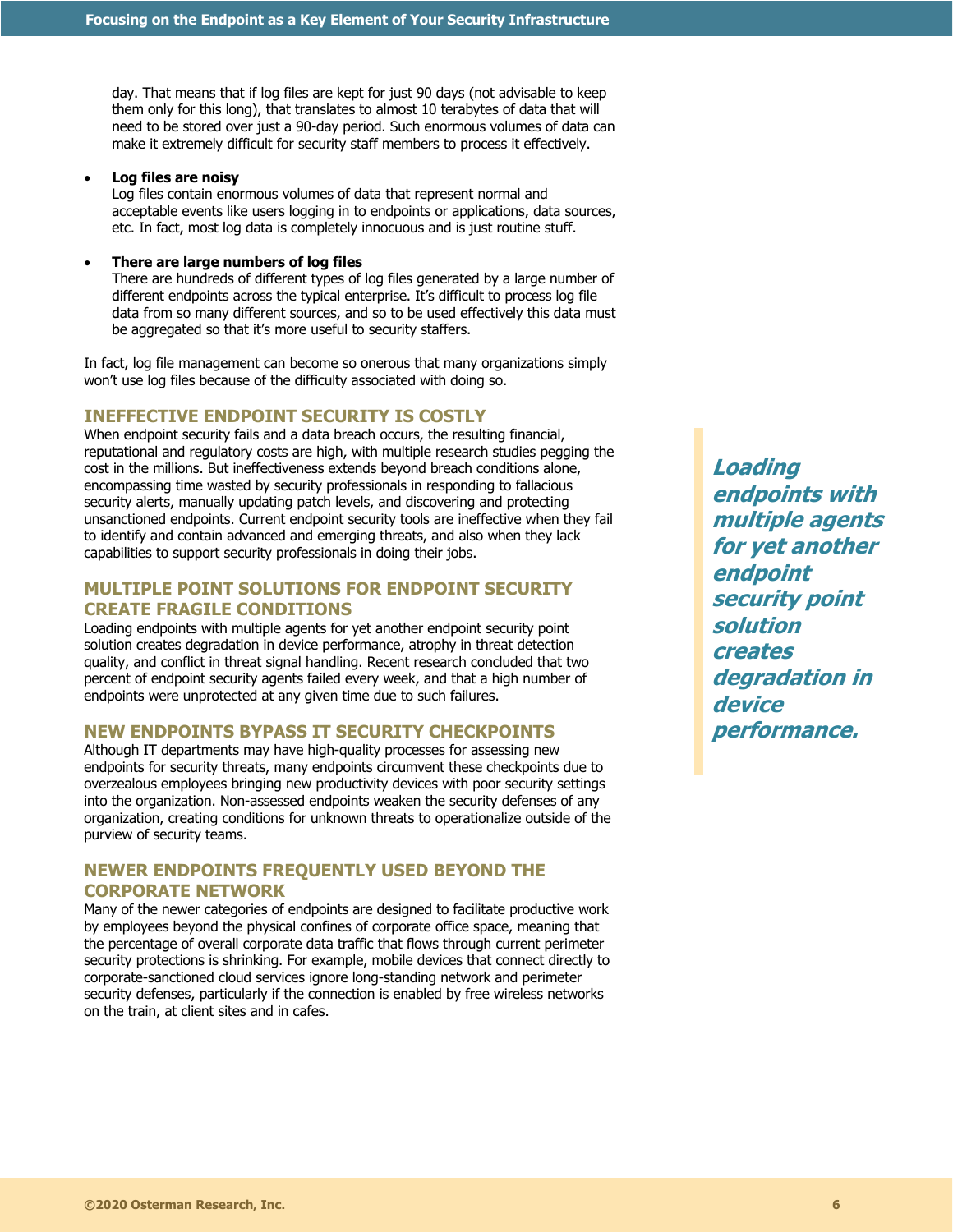# **Expectations of Changing Threat Dynamics**

Are current endpoint and other security solutions effective at preventing threats from impacting corporate networks? Overall, not really, as shown in Figure 2.

### **Figure 2**

**Effectiveness of Current Security Efforts Against Various Threats**

|                                         | <b>Minimally</b> | <b>Somewhat</b>  |                  |
|-----------------------------------------|------------------|------------------|------------------|
| Threat                                  | <b>Effective</b> | <b>Effective</b> | <b>Effective</b> |
| Known malware                           | $0\%$            | 17%              | 83%              |
| Access to endpoint data by unauthorized |                  | 28%              | 71%              |
| parties                                 | $1\%$            |                  |                  |
| Ransomware                              | $\frac{2\%}{\ }$ | 29%              | 69%              |
| Phishing attacks that contain malicious |                  | 33%              | 65%              |
| links                                   | 2%               |                  |                  |
| Infected USB drives                     | 5%               | 37%              | 59%              |
| IT-approved IoT devices on your         |                  | 39%              | 58%              |
| network used to deliver attacks         | 3%               |                  |                  |
| Unpatched vulnerabilities               | 1%               | 41%              | 57%              |
| Phishing attacks containing malicious   |                  | 42%              | 57%              |
| attachments                             | 1%               |                  |                  |
| Employees' IoT devices on your network  |                  | 38%              | 57%              |
| used to deliver attacks                 | 5%               |                  |                  |
| Drive-by downloads from web surfing     | 3%               | 40%              | 57%              |
| Phishing attacks weaponized post-       |                  | 41%              | 56%              |
| delivery                                | 2%               |                  |                  |
| Living-off-the-land threats             | $\overline{3}\%$ | 43%              | 54%              |
| Advanced malware (e.g., polymorphic,    |                  | 46%              | 52%              |
| multi-stage)                            | 2%               |                  |                  |
| Persistent and hidden threats           | $\frac{2\%}{\ }$ | 46%              | 52%              |
| Compromised software patches and        |                  | 45%              | 51%              |
| updates                                 | 4%               |                  |                  |
| Zero-day malware                        | 1%               | 49%              | 50%              |
| <b>Fileless attacks</b>                 | 2%               | 49%              | 49%              |
| Threats that come in via social media   | 5%               | 46%              | 48%              |
| Employees' personally owned mobile      |                  | 50%              | 45%              |
| devices introducing threats             | 5%               |                  |                  |
| Malicious insiders stealing data        | 8%               | 50%              | 42%              |

**Are current endpoint and other security solutions effective at preventing threats from impacting corporate networks?**

**Source: Osterman Research, Inc.**

Here's where we see things changing in the endpoint security space during the nearand mid-term:

The essential notion of a corporate network is becoming redundant, as core IT services, data repositories, and applications are outsourced across multi-vendor cloud services. An increasing proportion of corporate data traffic is bypassing network security infrastructure in favor of direct connectivity between endpoints and a plethora of cloud services. Under such an architectural approach, security has to move closer to the endpoints and each of the connected services, with a consolidated reporting and analytics layer to assess threats across a diverse data estate and enable security professionals to respond appropriately.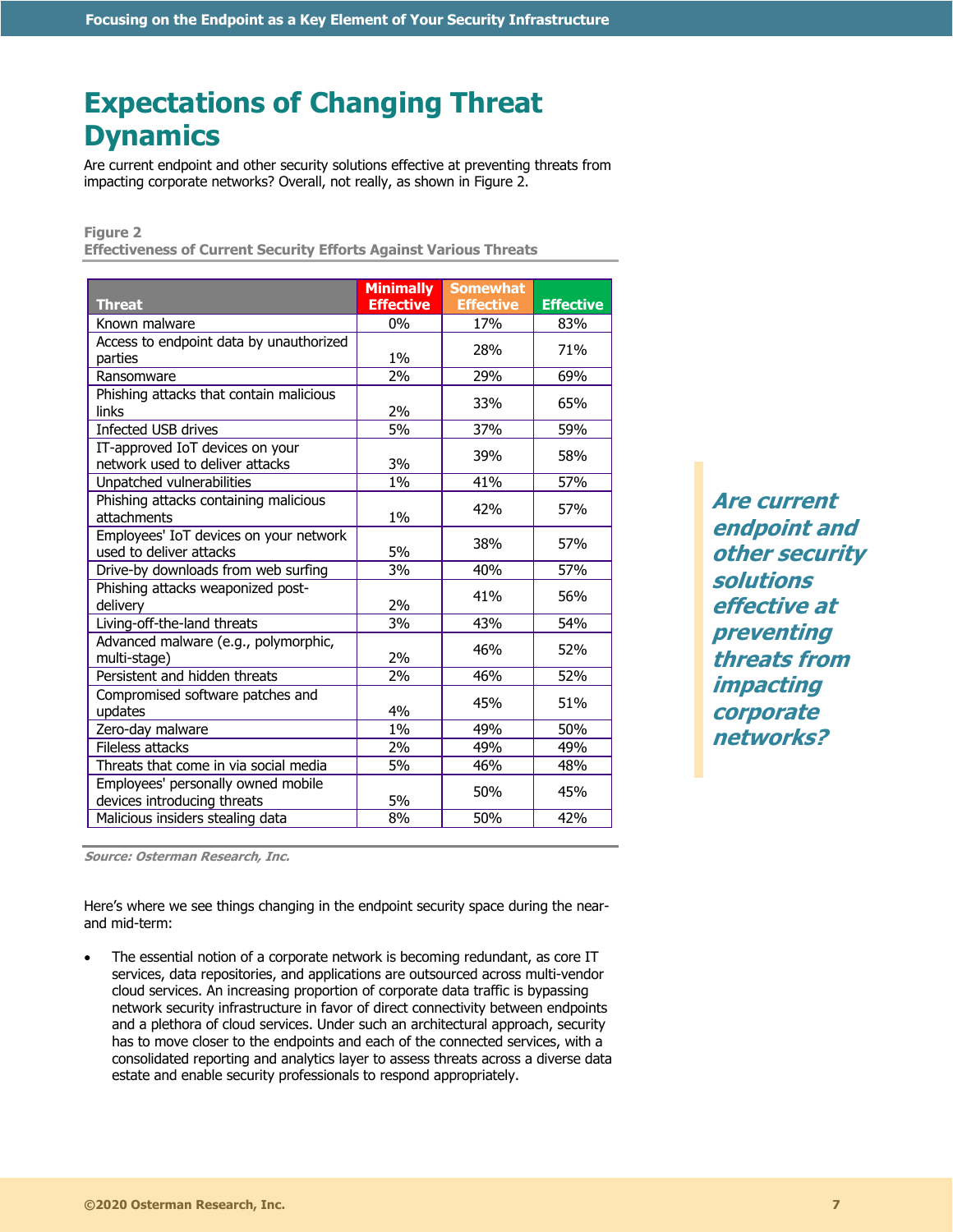- Cyber attackers using ransomware are beginning to increase the pressure on compromised targets by embracing a different approach. Initially the threat was "pay the ransom or lose your data forever," but this is often ineffective at gaining a ransom payment because many organizations refuse to pay the ransom on principle. Attackers are transitioning to a more lucrative business model: "pay the ransom or we will publish your data" - and by implication, create a data breach situation that attracts regulatory investigation and inflicts financial damage through reputational loss.
- Every new device type and category introduces new security threat vectors, opening avenues for cyber attacks to cause disruption and loss. For example, compromising the operational technology endpoints that power smart buildings would enable an attacker to manipulate people's movements within a building, potentially creating life-and-death situations as the building turns against its inhabitants. Compromising the air conditioning systems to introduce weaponized air flow is a related example. We have already seen some early attempts of compromised industrial infrastructure being manipulated to cause loss of human life, and those same threat playbooks could potentially be leveraged against office buildings.

# **Solutions to Consider for Improving Endpoint Protection**

A multitude of solutions are available for improving endpoint protection, and as a critical enabler of productivity on one hand and a growing vector of compromise on the other, having appropriate protections in place is essential. We see the following solutions as core to improving endpoint protection.

# **PEOPLE, PROCESS AND TECHNOLOGY**

Seeking to improve endpoint protection requires giving attention to the three complementary strands of people, process and technology. The dynamic interplay between these three enables strong protections for endpoints; attempting to wing it on only one or two will be ineffective.

- For **people**, expertise is required in operating whatever technology solutions are deployed, and this requires cyber security professionals to embrace the learning curve through formal and informal training. Many current cyber security professionals are already overworked, stressed and under huge pressure, so fueling motivation to learn something new will be essential. Solutions that supplement, complement, and augment current cyber security talent with automated security methods, playbooks and mitigations will provide structural benefit to organizations and current security staff. If current staff lack the bandwidth to tackle endpoint security, consider partnering with a Managed Services Provider for security services instead.
- The **process** strand of the three enshrines new security technology and behaviors in organizational processes. Enterprise risk assessment is one example of a process, where an understanding of the nature of current threats against endpoints is matched with current solutions in order to identify the outstanding gaps between the two. Another process is focused on the approach and regularity for reviewing security alerts and warnings, along with response times for taking action on critical incidents. Incident discovery processes may be handled internally or via an agreement with a Managed Services Provider for security, and making the decision between the two - or embracing a curated mix of both - is part of defining the process. Other processes include the adoption strategy for making security part of the culture for staff, offering relevant security awareness training (see below), and policy changes to encourage good security behaviors and dissuade the risky ones.

**Every new device type and category introduces new security threat vectors, opening avenues for cyber attacks to cause disruption and loss.**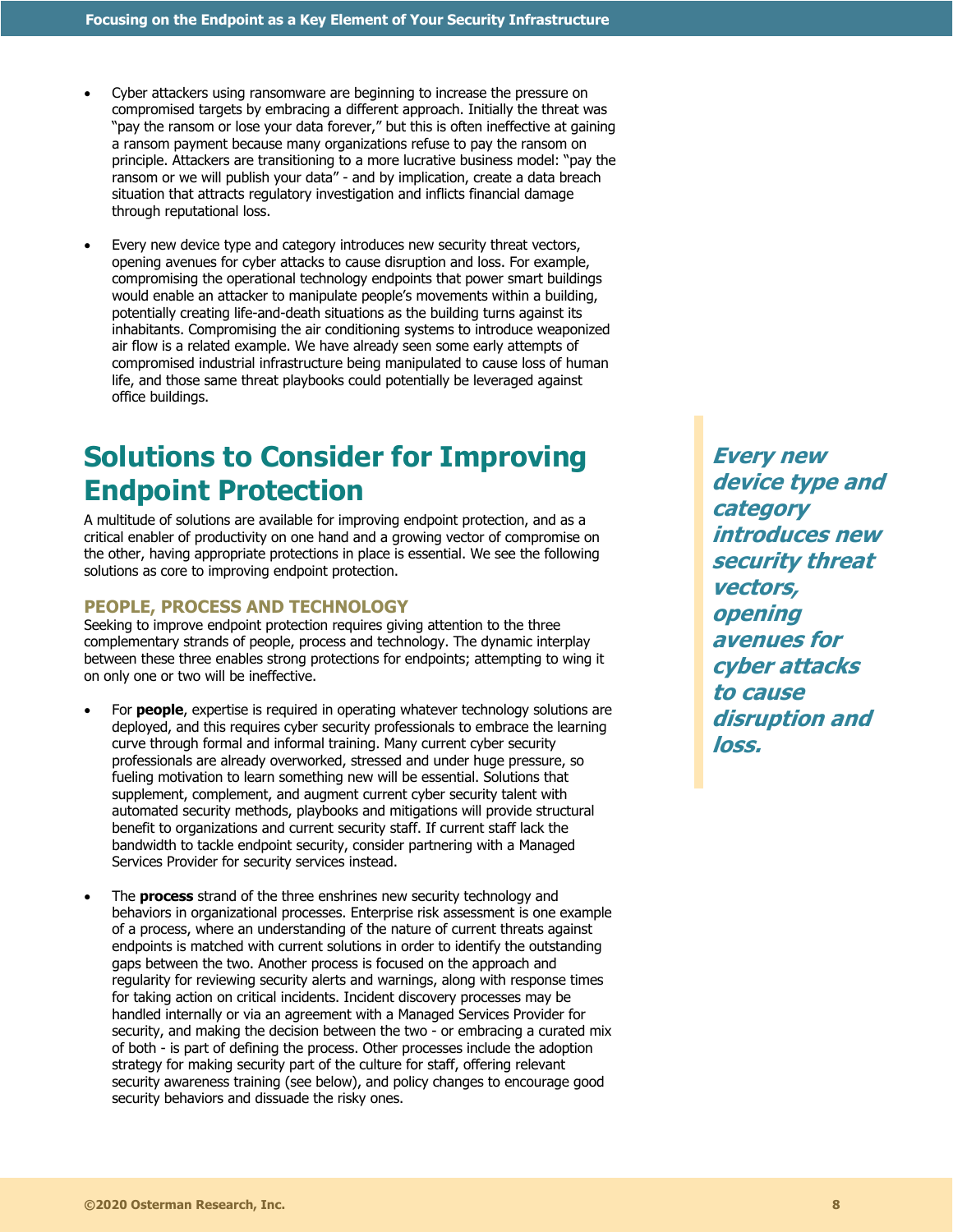• Finally, the **technology** component offers a wide array of potential security protections for endpoints. It's easy to spend money acquiring new technology options, but without corresponding capability improvements in the people and process components, little value will be created. Spending anything on security protections that are poorly used and don't align with the business threat landscape is a waste of financial investment, human capital, and the already stretched energy of cyber security professionals.

# **ENDPOINT PROTECTION PLATFORMS (EPP)**

EPPs offer an integrated collection of capabilities for protecting endpoints, covering different solution areas that were originally brought to market as point solutions. The roster of usual capabilities spans anti-virus, URL filtering, baseline endpoint prerequisites, vulnerability analysis and resolution, visibility into and control over endpoint encryption settings, and more. Endpoint Detection and Response (EDR) capabilities - see below - are also increasingly integrated with EPP solutions.

An EPP offers capabilities to:

- Monitor, protect and report on all connected endpoints, both on and off the network through agent-based capture of events on the endpoint with submission to the platform for centralized oversight and analysis. The detailed logs from endpoints combined with consolidated analysis in the platform enables early identification of abnormal behavior and emerging threats.
- Automatically resolve security incidents with minimal involvement from cyber security staff. For example, automated playbooks specify how the platform should respond to newly identified and emerging threats on a given endpoint, and how to harden security defenses across the rest. Having a security platform that will automatically deal with as much as possible enables cyber security staff to focus on the higher-level issues, critical threats, and overall strategy of ensuring endpoint protection.
- Detect and enroll newly identified endpoints across the network estate. While written security policies are essential for creating the context of expectation for the introduction of new endpoints, proactive automated discovery is essential.

Organizations are increasingly moving to cloud-based EPPs, thereby eliminating the need for deploying and managing on-premises infrastructure. In addition to the much faster time-to-protection offered by cloud-based EPPs, such services also offer the advantage of a wider set of threat signals from a huge number of global customers from which to develop threat intelligence that can be shared across all customers to thwart new threats. Organizations attempting to go it alone with an on-premises EPP will not have access to the same quality of threat intelligence.

### **ENDPOINT DETECTION AND RESPONSE (EDR)**

EDR solutions take a different approach to security attacks and threats, by providing visibility into current attacks and threats on endpoints, along with options for remediation across the endpoint estate. EDR doesn't primarily attempt to stop attacks - a role played by solutions under the EPP banner - but rather to analyze emerging threats and supply tools for resolving compromised endpoints and hardening the rest. EDR solutions achieve these outcomes by supplying continuous real-time or nearreal-time visibility into what's happening across all connected endpoints, offering early warning signals of abnormal behaviors that betray the real intent of seemingly harmless but obfuscated emerging threats. Once new attack chains are identified, protections can be rolled out to other vulnerable endpoints to decrease the likelihood of further threats landing successfully.

# **ANTI-VIRUS**

Protections against known viruses and malware is important - why get compromised with what's already been seen and mitigated? - but traditional signature-based anti-

**Organizations are increasingly moving to cloud-based EPPs, thereby eliminating the need for deploying and managing onpremises infrastructure.**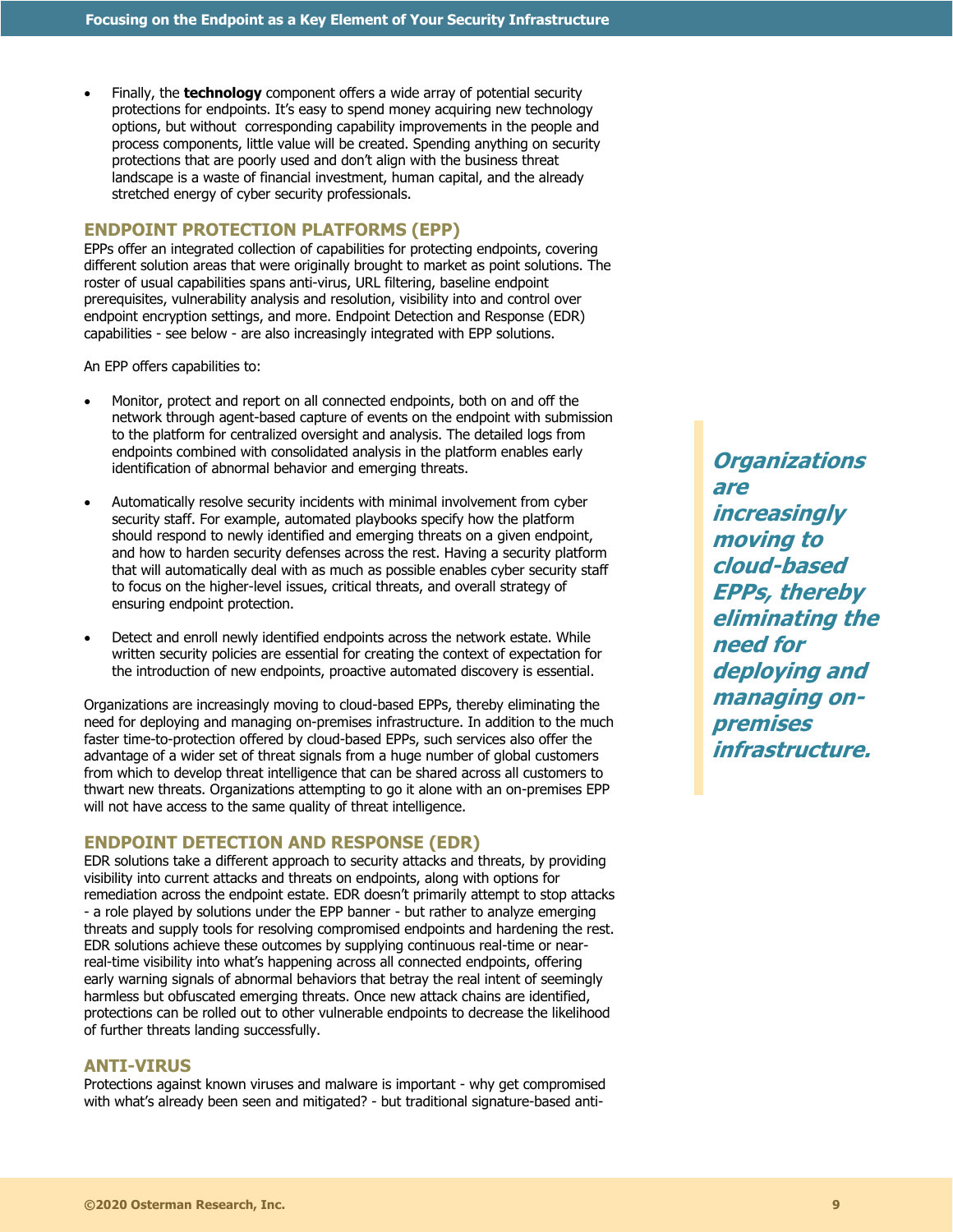virus tools alone no longer offer effective protections. As the quantity of known viruses and malware increases, there's a logistical challenge of keeping all endpoints up-to-date with the latest signatures. Theoretically, at some point, signature files would need to be streamed continuously and in real-time, meaning that any nonconnected endpoints would be at risk. Behavior-based profiling of all processes - for both known and unknown viruses and malware - offers a more strategic and lighter approach to ensure threats are mitigated.

For organizations using Windows 10, one potential short-term approach to the antivirus quandary is to rely on the default anti-virus and anti-malware protections in Windows 10. The budget that would have been spent buying best-of-breed tools can then be invested in creating protections against the newer, advanced and emerging threats that anti-virus and anti-malware are ineffective against.

Finally, while not an endpoint protection method that is deployed on the endpoint itself, cloud-based sanitization via virus and malware checking of inbound and outbound email streams is a very useful wider security protection as part of an overall security strategy.

#### **ANTI-PHISHING**

Phishing, spear phishing and CEO fraud (whaling) rely on social engineering to trick people into taking an action that will compromise their access credentials, bypass the security of their endpoint, or inflict direct financial damage on an organization, such as through a rushed payment to a fictitious vendor. All the research reports indicate phishing attempts are increasing in quantity.

With phishing being such a dominant vector for attempting a first compromise of an endpoint or initiating a chain of fraud, a robust anti-phishing solution is a must. Technology helps by analyzing for malicious links and files, impersonated email addresses, compromised supply chain partners, weird behaviors in the creation and use of email rules, and potentially compromised high reputation domains, among others.

#### **ANTI-RANSOMWARE**

Ransomware is the scourge of the modern digital age, and anti-ransomware protections on endpoints are essential. Since many ransomware attempts start with phishing emails, phishing protections that cover spam filtering, URL sanitization and deep content analysis for attached documents is a necessary first step. Vulnerability analysis across the endpoint estate and proactive patching based on threat intelligence is a second, as this reduces the attack surface available to ransomware exploits.

# **WEB BROWSER ISOLATION**

Email is the primary delivery mechanism for phishing and ransomware attempts, and the web browser for drive-by downloads, malvertising, loading malicious pages, and more. The browser is a critical piece of end user infrastructure for gaining access to the internet and cloud services, which makes it hard to eliminate. Web browser isolation approaches, however, provide a new model for using a browser that protects the endpoint from any infection or nefarious attack attempts within a browsing session. Instead of using the browser installed on the endpoint for browsing, users connect to a virtual browser in a secured environment away from the endpoint when accessing internet and cloud resources. At the end of the browsing session, the virtual browser is destroyed. Web browser isolation approaches prevent malicious code from jumping from the internet to an endpoint.

# **LOG FILE MANAGEMENT**

Although log files are an integral component of any security infrastructure because they enable security analysts, researchers, etc. to do their work, log files need to be managed efficiently. For example, as noted earlier, log file data can consume multiple terabytes over a short period of time, and so a tool that enables compression of this

**Cloud-based sanitization via virus and malware checking of inbound and outbound email streams is a very useful wider security protection as part of an overall security strategy.**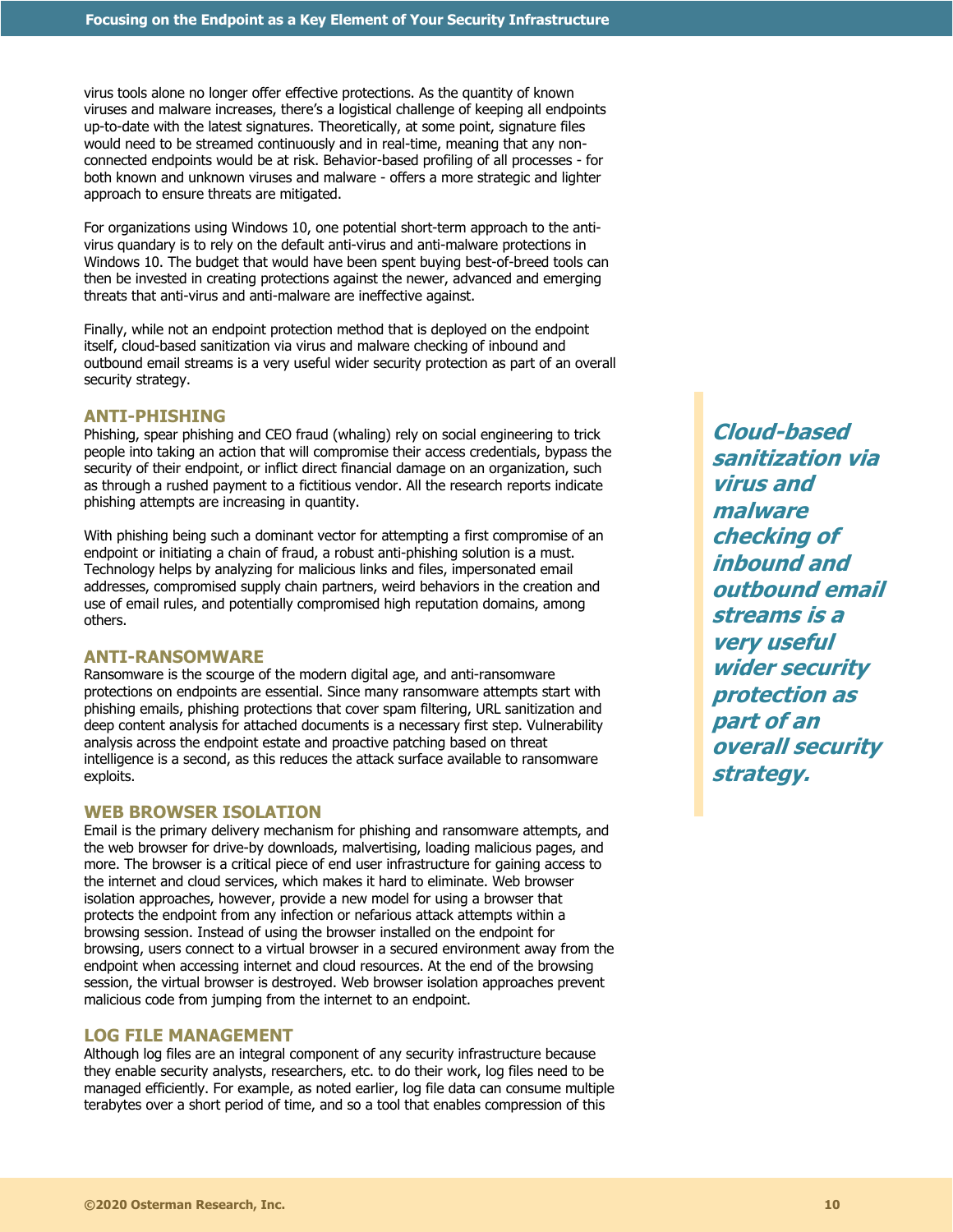content to more manageable levels is useful. In addition, seriously consider log aggregation tools that enable multiple log sources to be consolidated and managed in a single interface, tools that enable remote log auditing, and tools that enable log management for all of the tools in use in an organization.

The latter two points are particularly important given the sudden change of work habits resulting from COVID-19-related work-at-home requirements beginning in March 2020. With almost no warning, millions of employees began working from home, sometimes using their employers' endpoints and sometimes their own, and they began using a number of new tools that they had employed before. As part of a robust security infrastructure, it's essential that remote log auditing is performed to ensure that unauthorized access and data leaks are not occurring.

# **APPLICATION CONTROL**

Enforcing prerequisites on endpoints before being granted access to requested resources helps in two ways: first, potential threats on endpoints are minimized due to regular enforcement actions, and second, any active threats cannot move onto new hosts. Prerequisites can include defining baseline versions of applications, minimum patch levels, and the recency of on-endpoint threat scanning. Whitelisting of applications provides a complementary route for minimizing the threat surface on endpoints; whitelisted applications – subject to baseline versioning and patch levels – are permitted to execute, while everything else is blocked by default.

# **MULTI-FACTOR AUTHENTICATION (MFA)**

Strong multi-factor authentication (MFA) of accounts constrains the ability of cyber attackers to easily take compromised credentials and get access to systems and accounts they should not have access to. Several MFA methods, such as SMS code and even app-based Authenticators, have been compromised in various attacks making the selection of the type of MFA used critically important. The best options for MFA currently rely on a trusted hardware key, aligned with the FIDO2 standard.

# **PATCH MANAGEMENT**

Rapidly deploying new patches for the operating system and apps on endpoints reduces the attack surface available to cyber attackers. Unpatched endpoints are an attractive first point of call to launch an attack, and from which to move deeper into the network. Automated tools that roll out prioritized patches - both proactively and when an endpoint is identified that is out of tolerance - is the only way to go; manual patching is a losing proposition.

Be aware that cyber attackers have found some success in compromising patch streams from vendors, because doing so quickly spreads compromised software across a wide swarth of endpoints across multiple organizations. Several security vendors offer centralized management of all updates for endpoints, creating and maintaining a single trusted library of verified updates.

# **VULNERABILITY ANALYSIS**

Consolidated reporting, insight and querying capabilities across all endpoints enables proactive and automated end-to-end search for vulnerable applications. Correlating an up-to-date endpoint-wide inventory of applications with current threat intelligence highlights the in-situ vulnerabilities with the highest threat levels, enabling prioritization by security professionals of tasks to harden security defenses. Vulnerability analysis plus threat intelligence ensures the most critical vulnerabilities are resolved first, giving clear signals on where current threats are the hottest.

An emerging idea is virtual patching of vulnerabilities, in advance of actual patches being released by the application's vendor. Under this approach, the endpoint security toolkit erects protections that prevent vulnerabilities from being exploited; while the vulnerabilities themselves persist in the native application or operating system, added security defenses neutralize any attempted attacks.

**Rapidly deploying new patches for the operating system and apps on endpoints reduces the attack surface available to cyber attackers.**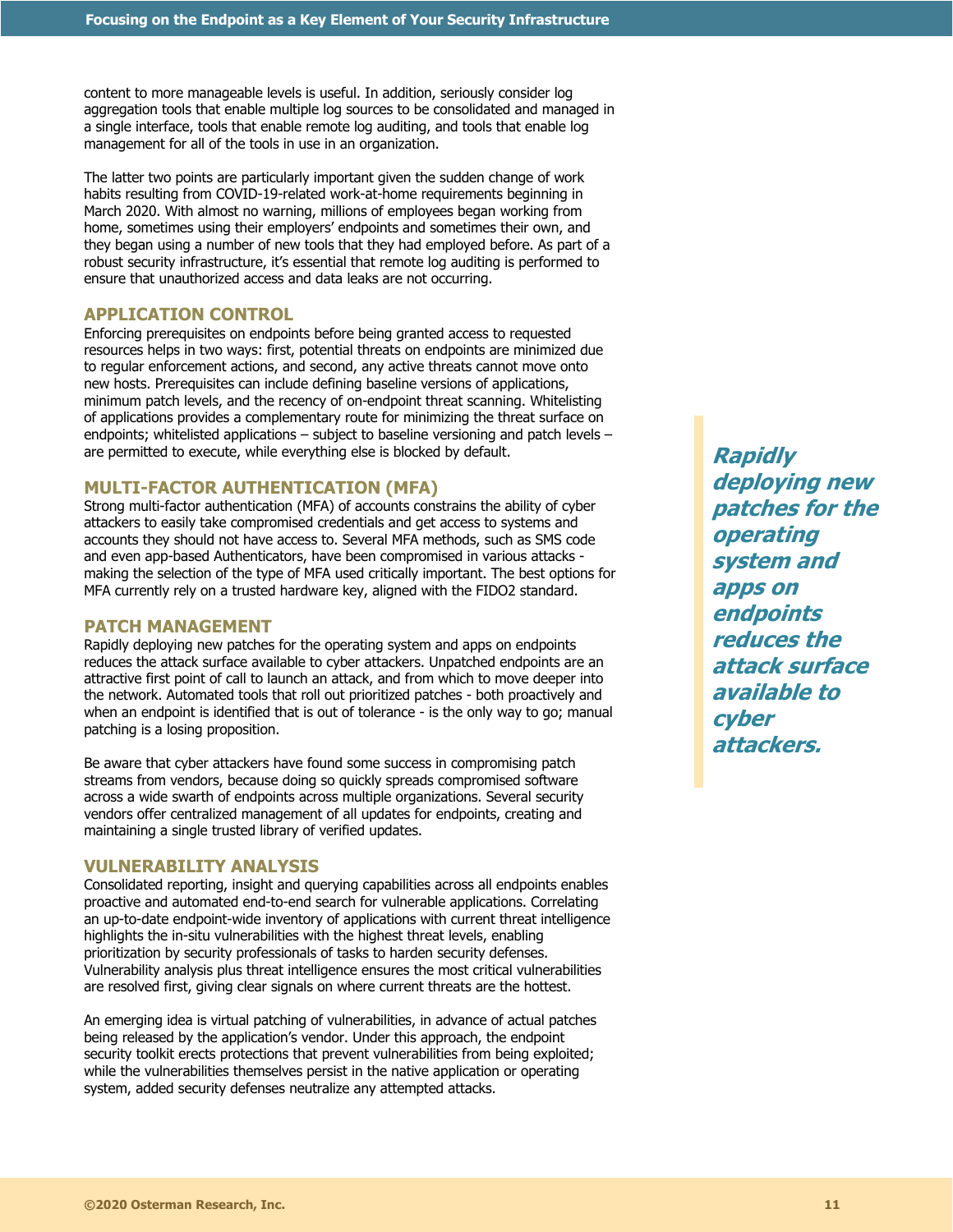### **SECURITY AWARENESS TRAINING**

Provide educational resources to inform and equip executives, managers and employees to be aware of common attack methods, along with the risks of unsafe IT behaviors. Simulated phishing attacks, among others, complement this educational approach to gauge threat vulnerability levels among staff. Security awareness training has a broad role to play in strengthening security safeguards, but in context of endpoints specifically, should include topics around the risks of using consumer-grade messaging applications for work purposes, why and how to avoid free public Wi-Fi networks when on the road, and in BYOD environments, the benefit of buying smart endpoints with secure chipsets to reduce the risks of malicious on-device behavior.

# **BACKUP AND RECOVERY**

Endpoints will get compromised, but that shouldn't mean that unique business data is irretrievably lost. Applications should be able to be re-deployed to a new endpoint, along with connections to file shares, SharePoint environments, cloud repositories, and enterprise databases. No data should be uniquely stored on an endpoint, but if that is the case, ransomware-resistant backup and recovery approaches will be essential. Connected hard drives and even network shares don't always work for this, as these are increasingly being targeted by ransomware as well. Cloud backup services with multiple restore points currently offer the best protection.

It's also important to be able to restore the entire Active Directory infrastructure down to the operating system level if a compromised endpoint leads to a total destruction of that infrastructure. A case in point for what can go wrong in the absence of an appropriate backup strategy is A.P. Møller-Maersk following its takedown from a NotPetya attack in 2018. As noted in a good article on the topic:

Early in the operation, the IT staffers rebuilding Maersk's network came to a sickening realization. They had located backups of almost all of Maersk's individual servers, dating from between three and seven days prior to NotPetya's onset. But no one could find a backup for one crucial layer of the company's network: its domain controllers, the servers that function as a detailed map of Maersk's network and set the basic rules that determine which users are allowed access to which systems. $1$ 

The bottom line is that the entire Active Directory infrastructure must be properly backed up to avoid potentially catastrophic results as was the case with Maersk.

# **WHAT'S IMPORTANT TO DECISION MAKERS?**

Our research discovered that many decision makers and influencers are still focused on more traditional endpoint solutions, such as anti-virus solutions, as an important defense against threats. However, as shown in Figure 3, decision-makers and influencers are also heavily focused on newer and more innovative methods and platforms for endpoint protection, including security awareness training, EDR, backup and recovery solutions (to recover from ransomware and other infections), patch management and EPP solutions.

**Endpoints will get compromised, but that shouldn't mean that unique business data is irretrievably lost.**

<sup>1</sup> https://www.wired.com/story/notpetya-cyberattack-ukraine-russia-code-crashed-the-world/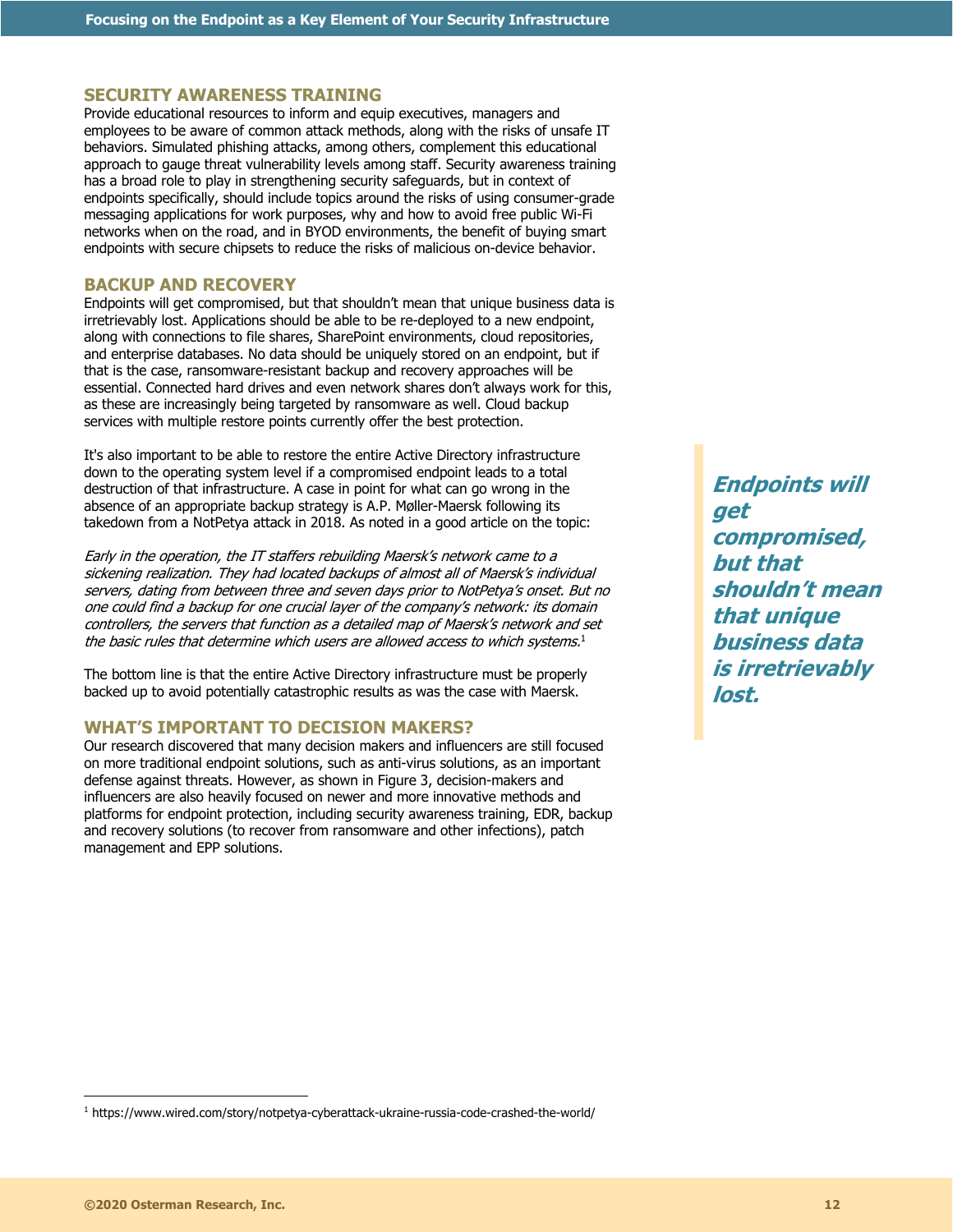| <b>Importance of Various Endpoint Capabilities</b>          |                          |            |  |  |
|-------------------------------------------------------------|--------------------------|------------|--|--|
| <b>Anti-virus</b>                                           | <b>14%</b><br>86%        |            |  |  |
| Security awareness training for employees                   | <b>19%</b><br>81%        |            |  |  |
| <b>EDR</b> solutions                                        | <b>21%</b>               | 79%        |  |  |
| <b>Backup and recovery solutions</b>                        | <b>22%</b><br><b>77%</b> |            |  |  |
| <b>Patch management solutions</b>                           | <b>27%</b>               | <b>73%</b> |  |  |
| <b>Endpoint protection platforms</b>                        | 29%                      | 71%        |  |  |
| <b>Identity and access management solutions</b>             | 31%                      | 69%        |  |  |
| <b>Business Email Compromise solutions</b>                  | <b>34%</b>               | 66%        |  |  |
| Security awareness training for contractors                 | 34%                      | 65%        |  |  |
| <b>Vulnerability analysis solutions</b>                     | <b>37%</b>               | 63%        |  |  |
| <b>Cloud-based malware removal solutions</b>                | 40%                      | <b>59%</b> |  |  |
| Threat intelligence data feeds                              | 44%<br><b>54%</b>        |            |  |  |
| <b>Application control solutions</b>                        | 45%                      | 53%        |  |  |
| Web browser isolation                                       | 46%                      | 53%        |  |  |
| <b>Cloud Application Security Brokers</b>                   | <b>56%</b>               | <b>37%</b> |  |  |
| ■ Not Important<br>■ Somewhat Important<br>■ Very Important |                          |            |  |  |

**Source: Osterman Research, Inc.**

# **Summary**

**Figure 3**

Endpoint protection must be a key component in an overall security strategy, but can only be one strand complemented with cloud security, network security, and physical security, among others. An overall security strategy should be created and defined in light of an enterprise-wide risk assessment for the organization.

# **Sponsor of This White Paper**

VMware Carbon Black is a leader in cloud-native endpoint protection dedicated to keeping the world safe from cyberattacks. The VMware Carbon Black Cloud consolidates endpoint protection and IT operations into an endpoint protection platform (EPP) that prevents advanced threats, provides actionable insight and enables businesses of all sizes to simplify operations. By analyzing billions of security events per day across the globe, VMware Carbon Black has key insights into attackers' behaviors, enabling customers to detect, respond to and stop emerging attacks. More than 6,000 global customers, including approximately one third of the Fortune 100, trust VMware Carbon Black to protect their organizations from cyberattacks. The company's partner ecosystem features more than 500 MSSPs, VARs, distributors and technology integrations, as well as many of the world's leading IR firms, who use VMware Carbon Black's technology in more than 500 breach investigations per year."

# **VM**Ware<sup>®</sup> Carbon Black

**www.carbonblack.com @vmw\_carbonblack +1 866 257 4949 sales@carbonblack.com**